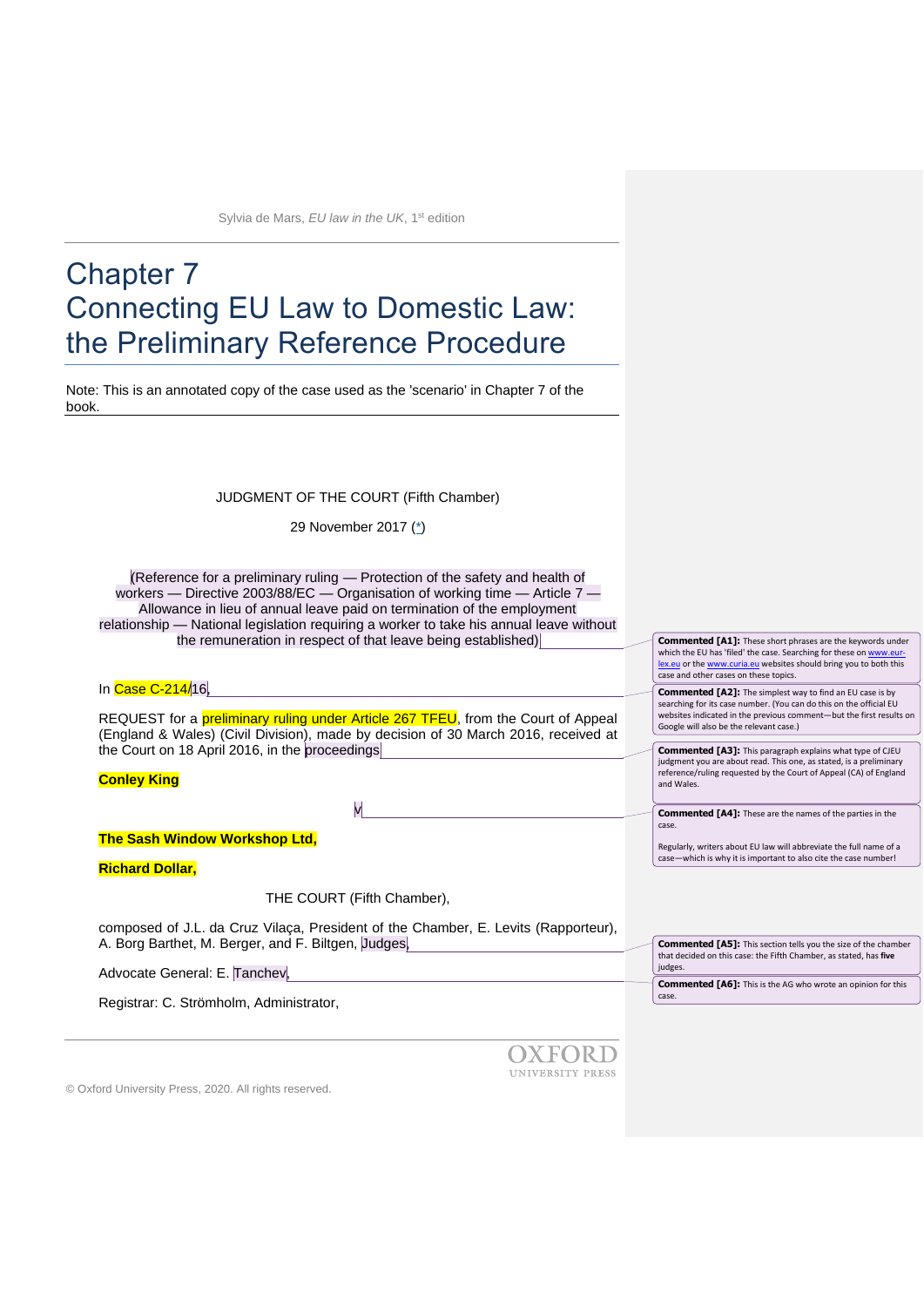having regard to the written procedure and further to the hearing on 29 March 2017,

after considering the observations submitted on behalf of:

- Mr King, by C. Gilroy-Scott, Solicitor, A. Dashwood QC and J. Williams, Barrister,
- The Sash Window Workshop Ltd and Mr Dollar, by M. Pilgerstorfer, Barrister, instructed by J. Potts, Solicitor,
- the United Kingdom Government, by S. Simmons, acting as Agent, and by C. Banner, Barrister,
- the European Commission, by M. van Beek and J. Tomkin, acting as Agents,

after hearing the Opinion of the Advocate General at the sitting on 8 June 2017,

gives the following

## **Judgment**

- 1 This request for a preliminary ruling concerns the interpretation of Article 7 of Directive 2003/88/EC of the European Parliament and of the Council of 4 November 2003 concerning certain aspects of the organisation of working time (OJ 2003 L 299, p. 9).
- 2 The request has been made in proceedings between, on the one hand, Mr Conley King and, on the other hand, his former employer, The Sash Window Workshop, and Mr Dollar ('Sash WW'), concerning Mr King's request for an allowance in lieu of annual leave not taken for the years 1999 to 2012.

#### **Legal context**

#### *Convention No 132 of the International Labour Organisation*

3 Article 9(1) of Convention No 132 of the International Labour Organisation of 24 June 1970 concerning Annual Holidays with Pay (revised) states:

'The uninterrupted part of the annual holiday with pay referred to in Article 8, paragraph 2 of this Convention shall be granted and taken no later than one year, and the remainder of the annual holiday with pay no later than eighteen months, from the end of the year in respect of which the holiday entitlement has arisen.'

4 That convention was ratified by 37 States, not including the United Kingdom of Great Britain and Northern Ireland.

*EU law*

**OXFORD** UNIVERSITY PRESS

© Oxford University Press, 2020. All rights reserved.

**Commented [A7]:** These are the people who participated in the oral and written proceedings to the case. They include the parties' legal representation, but also other relevant actors with standing before the CJEU, such as the Commission and the UK government in this particular case.

**Commented [A8]:** These first two paragraphs of the judgment very quickly summarise a) what specific EU law was the subject of the preliminary reference, and b) what the context of the request was (e.g. the details of the domestic case that resulted in the reference).

**Commented [A9]:** The 'Legal context' section of any CJEU judgment is a list of relevant international, EU, and national legal provisions to any dispute. It might of interest if you have not read a summary of a case before and are not sure what is being raised in a case—but in situations where you know what the dispute is about, as you will do in this case after reading Chapter 7, you can ordinarily skip this section.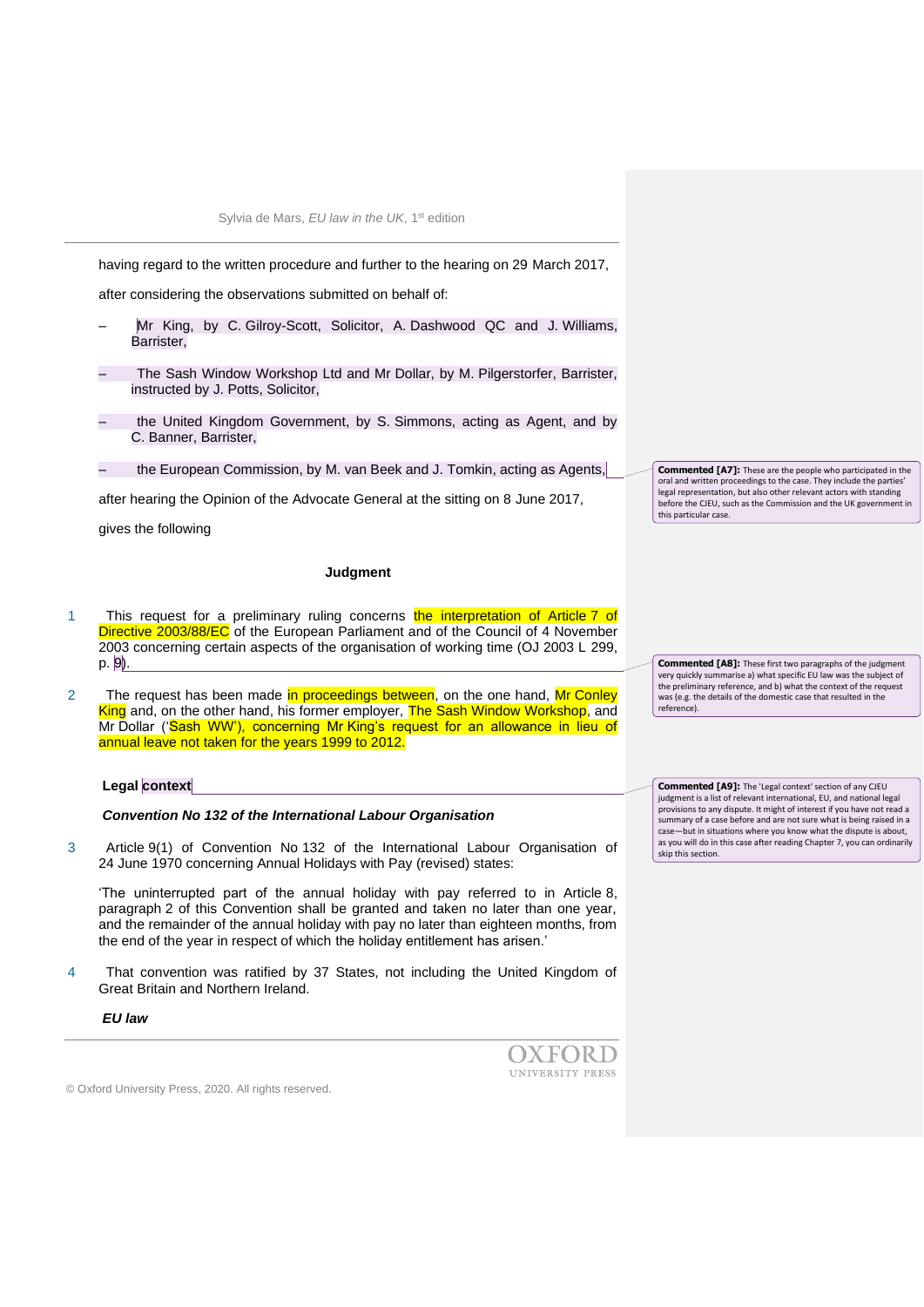#### 5 Recital 6 of Directive 2003/88 states:

'Account should be taken of the principles of the International Labour Organisation with regard to the organisation of working time, ...'

6 Article 1 of that directive defines its subject matter and scope. It reads:

'1. This Directive lays down minimum safety and health requirements for the organisation of working time.

- 2. This Directive applies to:
- (a) minimum periods of … annual leave …

...'

7 Article 7 of that directive is worded as follows:

'Annual leave

1. Member States shall take the measures necessary to ensure that every worker is entitled to paid annual leave of at least four weeks in accordance with the conditions for entitlement to, and granting of, such leave laid down by national legislation and/or practice.

2. The minimum period for annual leave may not be replaced by a payment in lieu, except where the employment relationship is terminated.'

8 Article 17 of that directive provides that Member States may derogate from certain of its provisions. No derogation is allowed with regard to Article 7 of Directive 2003/88.

## *United Kingdom law*

- 9 Directive 2003/88 is implemented in the UK by the Working Time Regulations 1998, as amended ('the 1998 Regulations').
- 10 Regulation 13 of the 1998 Regulations sets out workers' rights to annual leave. The first paragraph of that regulation reads as follows:

'... a worker is entitled to four weeks' annual leave in each leave year.'

11 Regulation 13(9) of those regulations provides:

'Leave to which a worker is entitled under this regulation may be taken in instalments, but —

(a) it may only be taken in the leave year in respect of which it is due, and



© Oxford University Press, 2020. All rights reserved.

**Commented [A10]:** Note that the UK law being discussed before the CA is the domestic law that implements the Working Time Directive (2003/88) into UK Law—the 1998 Regulations.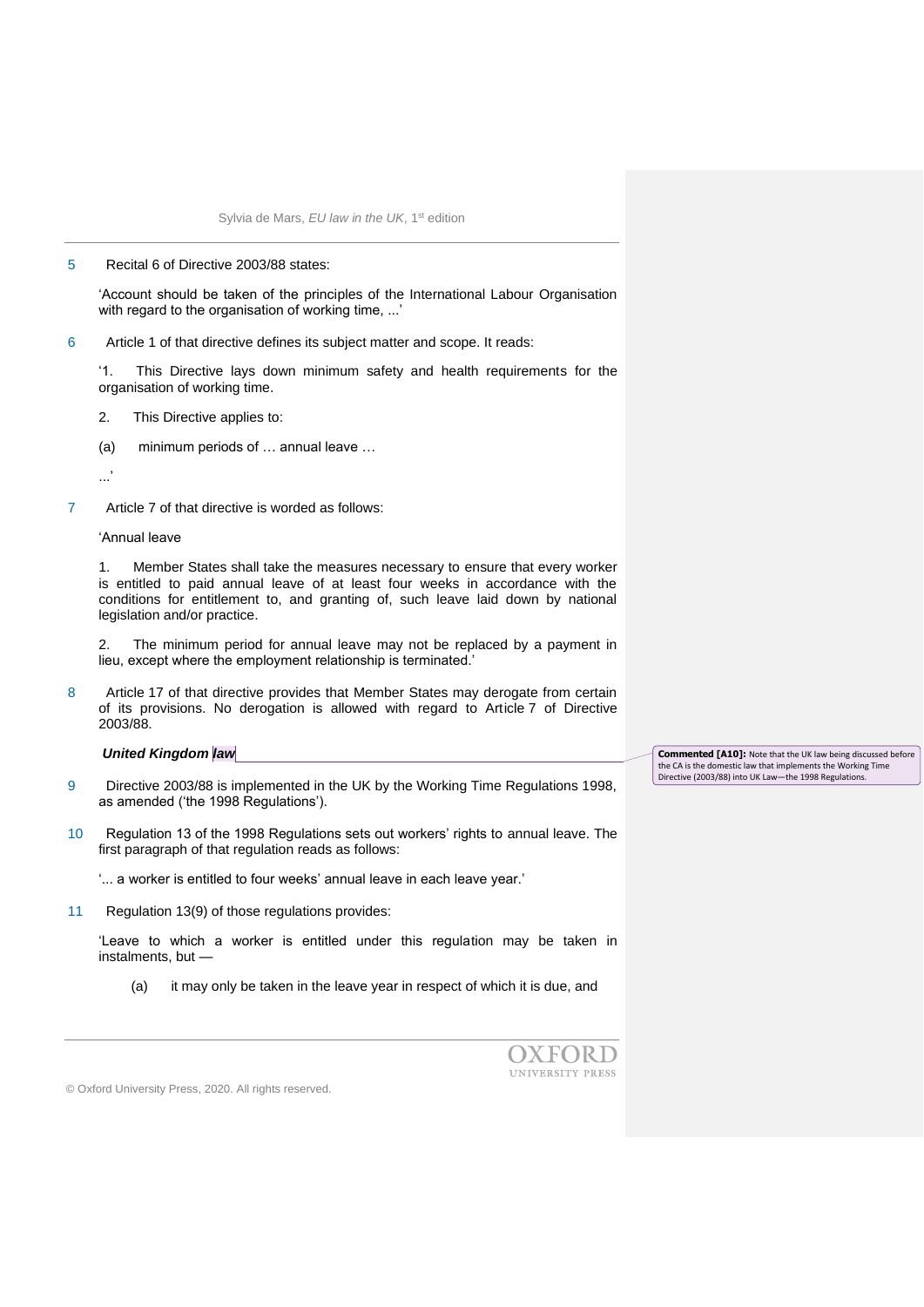- (b) it may not be replaced by a payment in lieu except where the worker's employment is terminated.'
- 12 Regulation 16 of those regulations deals with workers' rights to receive remuneration in respect of annual leave. Paragraph 1 thereof reads as follows:

'A worker is entitled to be paid in respect of any period of annual leave to which he is entitled under regulation 13, at the rate of a week's pay in respect of each week of leave.'

13 Regulation 30 of those regulations confers on workers the following right:

'(1) A worker may present a complaint to an employment tribunal that his employer —

- (a) has refused to permit him to exercise any right he has under
	- (i) regulation ... 13(1);

... or

(b) has failed to pay him the whole or any part of any amount due to him under regulation ... 16(1).

(2) An employment tribunal shall not consider a complaint under this regulation unless it is presented —

- (a) before the end of the period of three months ... beginning with the date on which it is alleged that the exercise of the right should have been permitted (or in the case of a rest period or leave extending over more than one day, the date on which it should have been permitted to begin) or, as the case may be, the payment should have been made;
- (b) within such further period as the tribunal considers reasonable in a case where it is satisfied that it was not reasonably practicable for the complaint to be presented before the end of that period of three or, as the case may be, six months.

...'

**The dispute in the main proceedings and the questions referred for a preliminary ruling**

14 Mr King worked for Sash WW on the basis of a 'self-employed commission-only contract' from 1 June 1999 until he retired, on 6 October 2012. Under that contract, Mr King was paid on a commission-only basis. When he took annual leave, it was unpaid.

**Commented [A11]:** This section explains, first of all, what exactly happened in the domestic court that prompted it to ask a question of the CJEU (see paragraphs 14-23).

OXFORD UNIVERSITY PRESS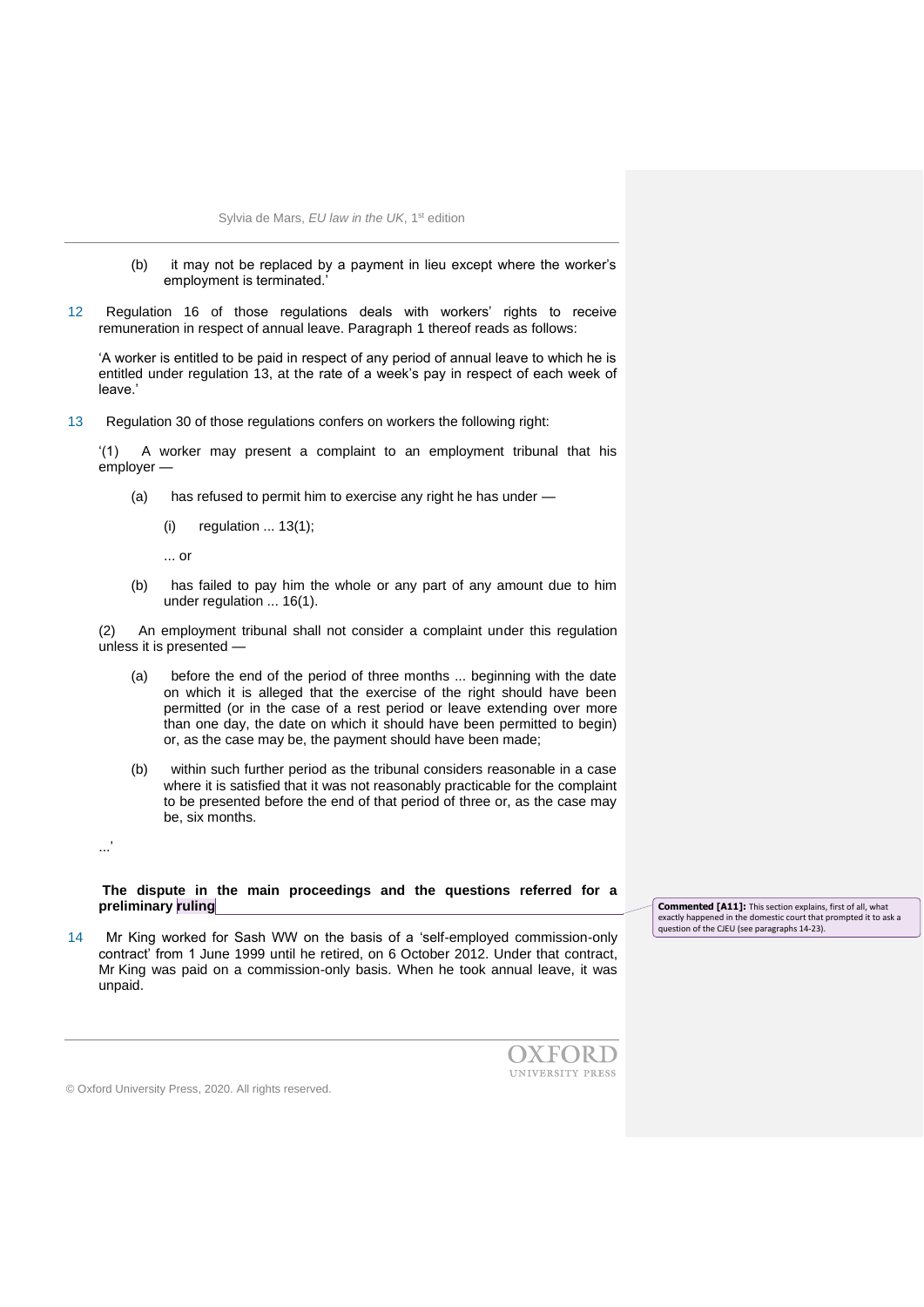- 15 Upon termination of his employment relationship, Mr King sought to recover payment for his annual leave — taken and not paid as well as not taken — for the entire period of his engagement, from 1 June 1999 to 6 October 2012. Sash WW rejected Mr King's claim on the grounds that he had the status of self-employed worker.
- 16 Mr King made a claim to the competent **Employment Tribunal**. The Tribunal distinguished between three types of holiday, which, it is not disputed, were not paid:
	- 'Holiday Pay 1' is the holiday accrued but untaken at termination in the final leave year (2012/2013);
	- 'Holiday Pay 2' is leave actually taken between 1999 and 2012, but in respect of which no payment was made;
	- 'Holiday Pay 3' is the pay in lieu of accrued but untaken leave throughout the whole period of Mr King's employment, that being 24.15 weeks in total.
- 17 In its judgment, the Employment Tribunal considered that Mr King was a 'worker' within the meaning of Directive 2003/88 and that he was entitled to the three types of holiday pay claimed.
- 18 Sash WW appealed against the Employment Tribunal's judgment before the Employment Appeal Tribunal, which allowed the appeal and remitted the claim to the original Employment Tribunal for rehearing. Mr King and Sash WW respectively appealed and cross-appealed that decision.
- 19 Before the referring court, the Court of Appeal (England & Wales) (Civil Division), it is now common ground that Mr King is a 'worker' within the meaning of Directive 2003/88 and that he is entitled to 'holiday pay types 1 and 2'.
- 20 Regarding 'holiday pay type 3', Sash WW claims that, under regulation 13(9)(a) of the 1998 Regulations, Mr King was not entitled to carry over periods of untaken annual leave into a new holiday year. By failing to bring an action pursuant to Regulation 30(1)(a) of those regulations, Mr King lost all entitlement in respect of annual leave, since a claim for payment in lieu of paid annual leave not taken in respect of the holiday years in question was time-barred.
- 21 By contrast, Mr King takes the view that his rights in respect of paid annual leave not taken because it would have been unpaid by the employer were carried over into the next holiday year, notwithstanding regulation 13(9)(a) of the 1998 Regulations, and then from year to year until the date of termination of the employment relationship. Mr King claims, with reference to the judgment of 20 January 2009, *Schultz-Hoff and Others* (C-350/06 and C-520/06, EU:C:2009:18), that the right to payment in lieu of paid annual leave not taken did not arise until termination of the employment relationship and, accordingly, that his claim was brought in time.
- 22 The referring court, noting that United Kingdom law does not allow annual leave to be carried over beyond the leave year for which it is granted and does not



**Commented [A12]:** You will have already considered whether the Employment Tribunal qualifies as a court or tribunal for the purposes of Article 267 TFEU when '**Discussing the scenario**' in Chapter 7.

This matter is not expressly considered by the CJEU in the judgment as it was not the Employment Tribunal that asked it a question; instead, it was the Court of Appeal on appeal to a decision taken by the Employment Tribunal.

(For the avoidance of doubt, the Employment Tribunal meets the criteria set out in Article 267 TFEU and the CJEU's case law on what a 'court or tribunal' is.)

**Commented [A13]:** Paragraphs 22 and 23 start setting out what it is that the referring court (the CA, here) has doubts about in the current case: namely, whether the UK implementation of the relevant EU Directive is potentially contrary to EU law.

Specifically, see what the CA indicates in paragraph 23: while Article 7 of Directive 2003/88 has been interpreted in certain contexts, this case raises a new dimension. (We will see further below that the earlier context is that of long-term employee illness, which is not what Mr King's situation was.)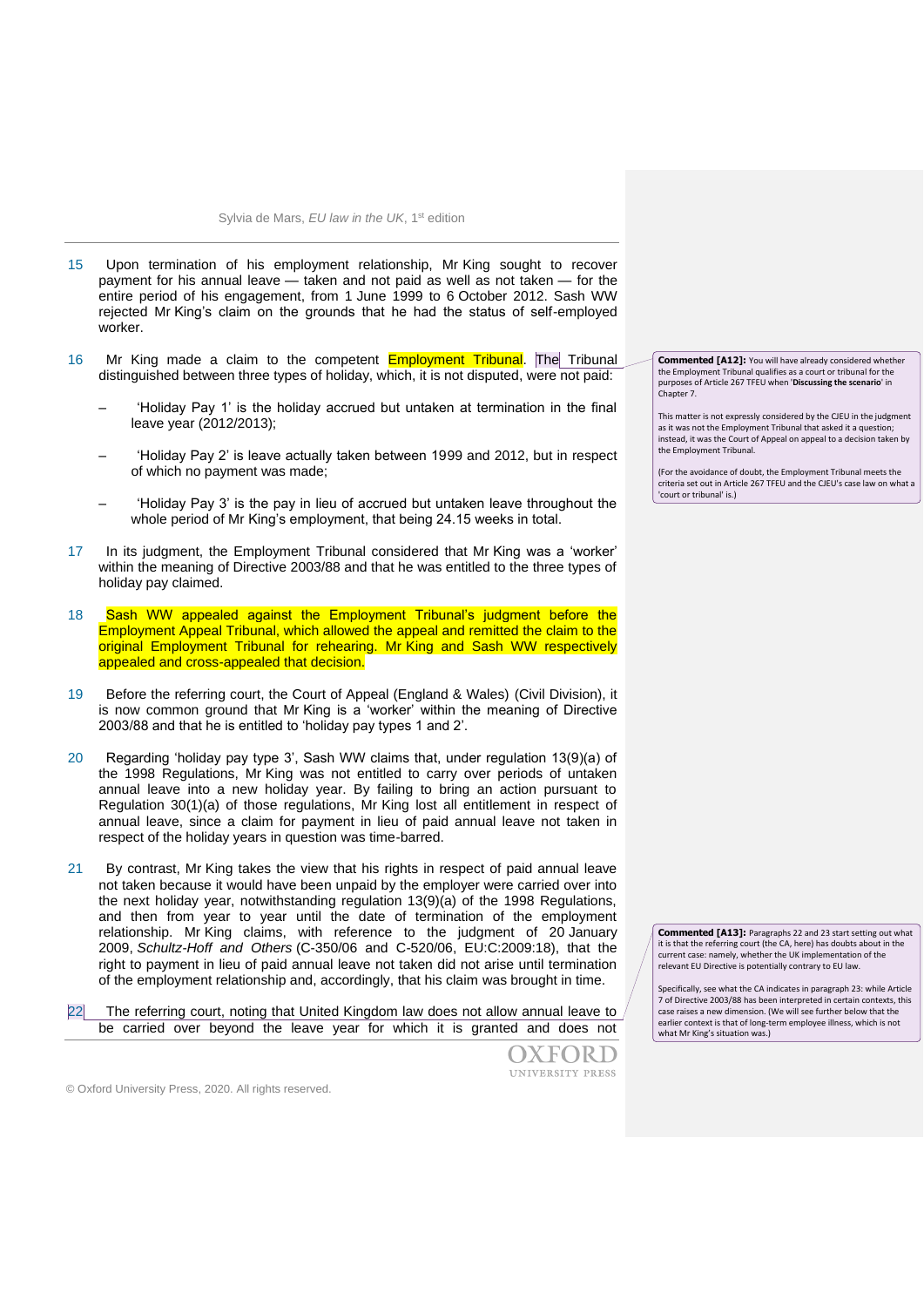necessarily ensure an effective remedy for breach of Article 7 of Directive 2003/88, expresses doubt as to the interpretation of the relevant EU law for the purpose of resolving the dispute pending before it.

- 23 In that regard, the referring court notes, inter alia, that distinctions could be made between the situation when annual leave not taken is carried over because of refusal by the employer to remunerate it and the situation when annual leave is not taken by the worker because of an illness. However, the relevant provisions of EU law have only been interpreted by the Court in the context of the latter situation.
- 24 In those circumstances, the Court of Appeal of England and Wales (Civil Division) decided to stay the proceedings and to refer the following questions to the Court for a preliminary ruling:
	- $(1)$  If there is a dispute between a worker and employer as to whether the worker is entitled to annual leave with pay pursuant to Article 7 of Directive 2003/88, is it compatible with EU law, and in particular the principle of effective remedy, if the worker has to take leave first before being able to establish whether he is entitled to be paid?
	- $(2)$  If the worker does not take all or some of the annual leave to which he is entitled in the leave year when any right should be exercised, in circumstances where he would have done so but for the fact that the employer refuses to pay him for any period of leave he takes, can the worker claim that he is prevented from exercising his right to paid leave such that the right carries over until he has the opportunity to exercise it?
	- (3) If the right carries over, does it do so indefinitely or is there a limited period for exercising the carried-over right by analogy with the limitations imposed where the worker is unable to exercise the right to leave in the relevant leave year because of sickness?
	- $(4)$  If there is no statutory or contractual provision specifying a carry-over period, is the court obliged to impose a limit to the carry-over period in order to ensure that the application of the national legislation on working time does not distort the purpose behind Article 7?
	- $(5)$  If the answer to the preceding question is yes, is a period of 18 months following the end of the holiday year in which the leave accrued compatible with the right set out in Article 7 [of Directive 2003/88]?'

# **The request to reopen the oral procedure**

25 Following the delivery of the Opinion of the Advocate General on 8 June 2017, Mr King, by a document lodged at the Court Registry on 19 June 2017, applied for the oral part of the procedure to be reopened. In support of that application, Mr King claimed, in essence, that the Advocate General's Opinion includes a misunderstanding in respect of a job offer made to him in 2008.



© Oxford University Press, 2020. All rights reserved.

**Commented [A14]:** These are the questions referred by the CA in the current case.

**The first question** notes that under the UK Regulations, an employee has to take leave before he or she can find out if they are entitled to paid leave. It asks if this is compatible with EU law—and specifically, the principle of an 'effective remedy'.

**Commented [A15]:** The second question is a factual one that asks after how the Working Time Directive is intended to work. In short, it tackles Mr King's scenario—where he refused to take leave in a given year because Sash WW was refusing to pay him for that leave. The CA wants to know if that entitles him to argue that he cannot 'take' the paid leave he has a right to, and if that leave should therefore carry over until he can 'take' his leave.

**Commented [A16]:** If the answer to the second question is 'yes', in the third question, the CA wants to know for how long an employee can 'carry over' paid leave-asking if this situation is comparable to one considered by the CJEU before, where it said EU law permitted 'carry-over' time limits in the case of employee illness.

**Commented [A17]:** In question four, the CA asks what it is meant to do if there are no 'limits' to 'carry-over' of paid leave in domestic law— if this situation is comparable to that of employee illness, should the CA impose a time limit?

**Commented [A18]:** Finally, if the CJEU finds that a time limit for 'carry-over' of paid leave is required, the CA wishes to know if 18 months is compatible with the Working Time Directive.

**Commented [A19]:** This is an unusual section in a CJEU judgment, but effectively notes that Mr King asked to produce further oral evidence in light of the AG's Opinion.

The CJEU considered that request but stressed that AG Opinions are advisory and cannot in and of themselves be a reason to reopen an oral argument. Oral arguments can be reopened where the CJEU needs more information to decide the case—but the CJEU notes that this was not the case here, and so the oral procedure was not reopened.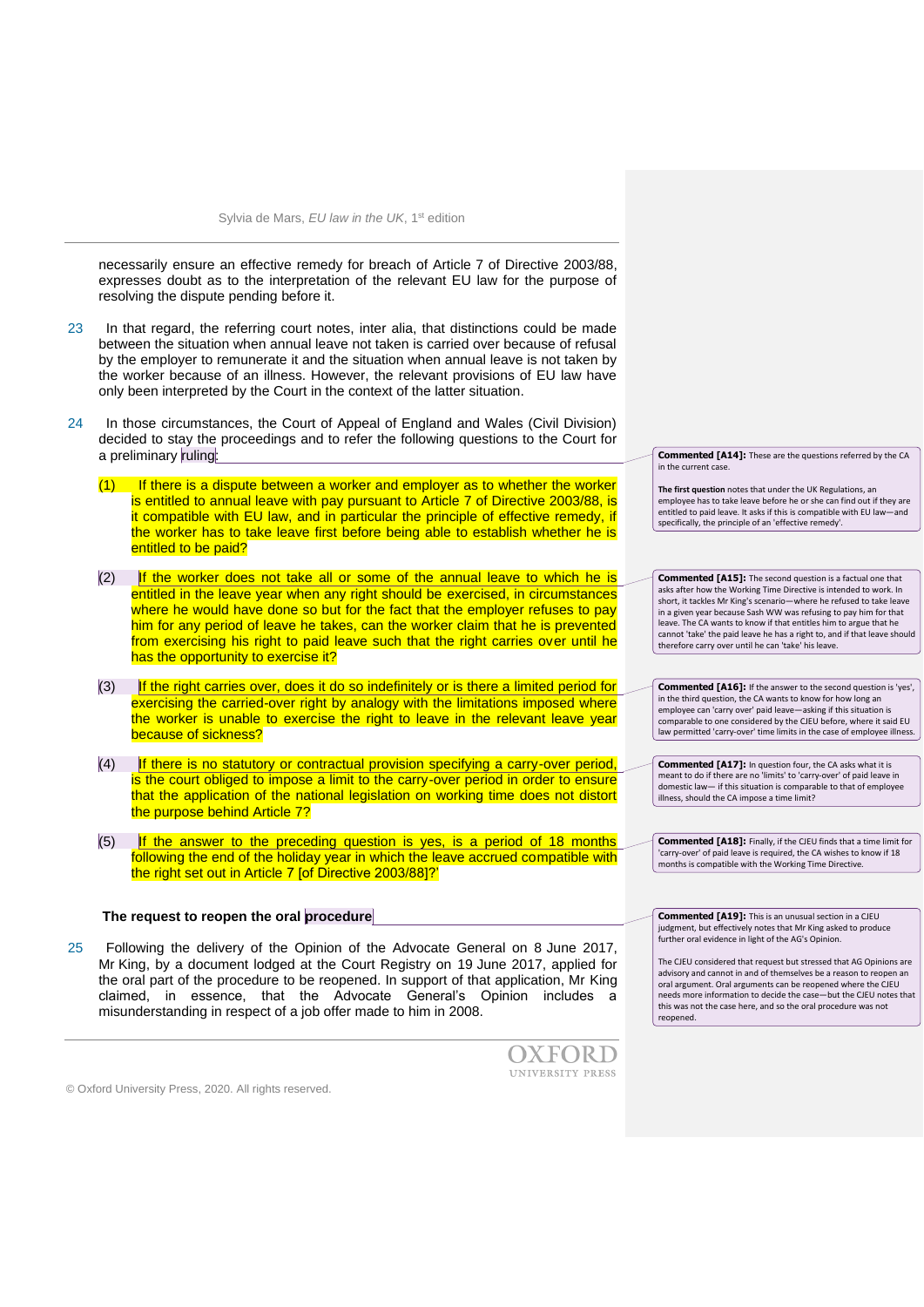- 26 In that regard, it should be noted that, under the second paragraph of Article 252 TFEU, it is the duty of the Advocate General, acting with complete impartiality and independence, to make, in open court, reasoned submissions on cases which, in accordance with the Statute of the Court of Justice, require his involvement. The Court is not bound either by the Advocate General's Opinion or by the reasoning on which it is based (judgment of 22 June 2017, *Federatie Nederlandse Vakvereniging and Others*, C-126/16, EU:C:2017:489, paragraph 31 and the case-law cited).
- 27 Consequently, an interested party's disagreement with the Opinion of the Advocate General, irrespective of the questions that he examines in that Opinion, cannot in itself constitute grounds justifying the reopening of the oral procedure (see, to that effect, judgment of 17 September 2015, *Mory and Others* v *Commission*, C-33/14 P, EU:C:2015:609, paragraph 26).
- 28 That said, Article 83 of the Rules of Procedure of the Court of Justice provides that the Court may, at any time, after hearing the Advocate General, order the reopening of the oral part of the procedure, in particular if it considers that it lacks sufficient information or where a party has, after the close of that part of the procedure, submitted a new fact which is of such a nature as to be a decisive factor for the decision of the Court, or where the case must be decided on the basis of an argument which has not been debated between the parties or the interested persons referred to in Article 23 of the Statute of the Court of Justice of the European Union.
- 29 That is not the case here. In fact, the Court considers, after hearing the Advocate General, that it has all the information necessary to give a ruling.
- 30 In the light of the foregoing, there is no need to reopen the oral part of the procedure.

#### **Consideration of the questions referred**

#### *The first question*

31 By its first question, the referring court asks, in essence, whether Article 7 of Directive 2003/88 and the right to an effective remedy set out in Article 47 of the Charter of Fundamental Rights of the European Union ('the Charter') must be interpreted as meaning that, in the case of a dispute between a worker and his employer as to whether the worker has the right to paid annual leave under the first of those articles, they preclude the worker having to take his leave first before establishing whether he has the right to be paid in respect of that leave.

32 First, as is clear from the very wording of Article 7(1) of Directive 2003/88, a provision from which no derogation is permitted by that directive, every worker is entitled to paid annual leave of at least four weeks. That right to paid annual leave must be regarded as a particularly important principle of EU social law, the implementation of which by the competent national authorities must be confined within the limits expressly laid down by Directive 2003/88 itself (judgment of 30 June 2016, *Sobczyszyn*, C-178/15, EU:C:2016:502, paragraph 19 and the case-law cited).



**Commented [A21]:** Paragraph 31 reformulates the referred question in a way that the CJEU wishes to answer.

**Commented [A20]:** This is effectively where the CJEU commences what we would consider its 'judgment'. It considers

each of the referred questions in turn.

**Commented [A22]:** It then proceeds to interpret Article 7 of the Directive in light of its own case law (paragraph 32, 34), noting that the right to 'paid leave' is also stated in the Charter of Fundamental Rights.

In short, the CJEU stresses that under Article 7 of the Working Time Directive, every worker is entitled to paid annual leave of at least four weeks. While this is an entitlement that is operated by the Member States (and so they decide on conditions for exercise), the Member States must not make the 'very existence of that right... subject to any preconditions whatsoever' (paragraph 34).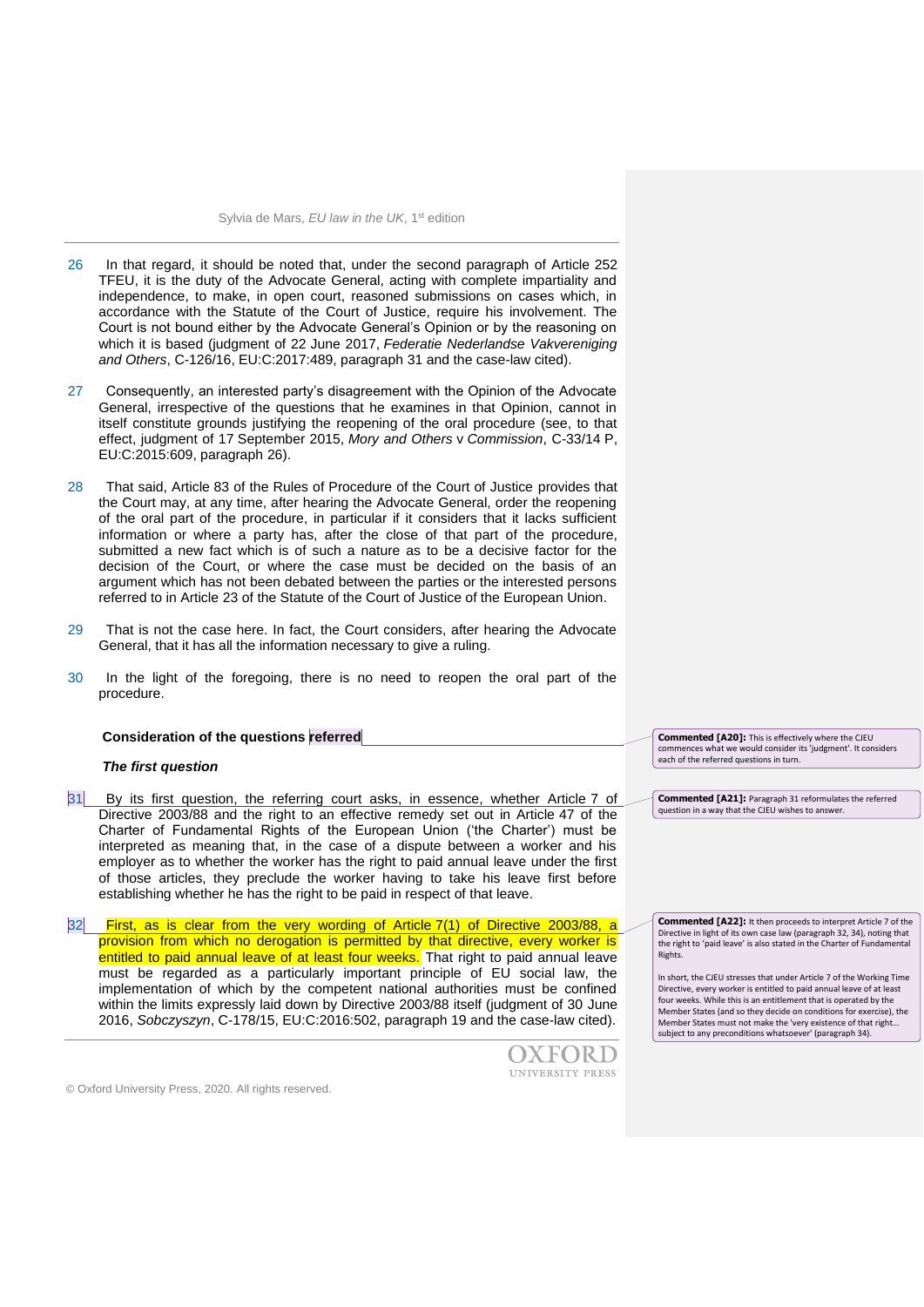- 33 Second, it must be noted that the right to paid annual leave is expressly set out in Article 31(2) of the Charter, which Article 6(1) TEU recognises as having the same legal value as the Treaties (judgment of 22 November 2011, *KHS*, C-214/10, EU:C:2011:761, paragraph 37).
- 34 Third, it is clear from the terms of Directive 2003/88 and the Court's case-law that, although it is for the Member States to lay down the conditions for the exercise and implementation of the right to paid annual leave, they must not make the very existence of that right, which derives directly from that directive, subject to any preconditions whatsoever (see, to that effect, judgment of 20 January 2009, *Schultz-Hoff and Others*, C-350/06 and C-520/06, EU:C:2009:18, paragraph 28).
- 35 Fourth, it is also clear from the Court's case-law that Directive 2003/88 treats the right to annual leave and to a payment on that account as being two aspects of a single right. The purpose of the requirement that the leave be paid is to put the worker, during such leave, in a position which is, as regards salary, comparable to periods of work (judgment of 22 May 2014, *Lock*, C-539/12, EU:C:2014:351, paragraph 17 and the case-law cited).
- 36 It follows from the foregoing that, when taking his annual leave, the worker must be able to benefit from the remuneration to which he is entitled under Article 7(1) of Directive 2003/88.
- 37 The very purpose of the right to paid annual leave is to enable the worker to rest and to enjoy a period of relaxation and leisure (see, inter alia, judgments of 20 January 2009, *Schultz-Hoff and Others*, C-350/06 and C-520/06, EU:C:2009:18, paragraph 25, and of 30 June 2016, *Sobczyszyn*, C-178/15, EU:C:2016:502, paragraph 25).
- 38 However, as the European Commission notes in its written observations, a worker faced with circumstances liable to give rise to uncertainty during the leave period as to the remuneration owed to him, would not be able to fully benefit from that leave as a period of relaxation and leisure, in accordance with Article 7 of Directive 2003/88.
- 39 Similarly, such circumstances are liable to dissuade the worker from taking his annual leave. In that regard, it must be noted that any practice or omission of an employer that may potentially deter a worker from taking his annual leave is equally incompatible with the purpose of the right to paid annual leave (see, to that effect, judgment of 22 May 2014, *Lock*, C-539/12, EU:C:2014:351, paragraph 23 and the case-law cited).
- 40 Against that background, contrary to what the United Kingdom maintains in its written observations, observance of the right to paid annual leave cannot depend on a factual assessment of the worker's financial situation when he takes leave.
- 41 It is true that Directive 2003/88 contains no provisions on judicial remedies available to the worker, in the case of a dispute with his employer, to enforce his right to paid annual leave under that directive. However, it is not disputed that the Member States must, in such a context, ensure compliance with the right to an effective remedy, as

OXFORD UNIVERSITY PRESS

**Commented [A23]:** Paragraph 36 reads like the CJEU's conclusion on what Article 7 requires—but the reasoning for this finding is set out in the following paragraphs! (E.g. workers get paid leave to relax, and if it is not clear if someone is going to get paid during a period of leave, they are unlikely to be able to relaxtake their annual leave.)

**Commented [A24]:** In paragraph 40, the CJEU expressly disagrees with a UK submission to the case that argued that the financial situation of a worker matters in terms of the 'right' to paid leave.

**Commented [A25]:** Paragraph 41 appears to tackle a counterargument raised by either Sash WW or the UK: that the Directive itself does not set out what sort of judicial remedies should be available in an employee/employer dispute about paid annual leave.

The CJEU agrees that the Directive does not, but notes that more generally, under Article 47 of the Charter of Fundamental Rights, the Member States must make available an 'effective remedy' for breaches of EU law. (For more on remedies, see **Chapter 8** of the book.)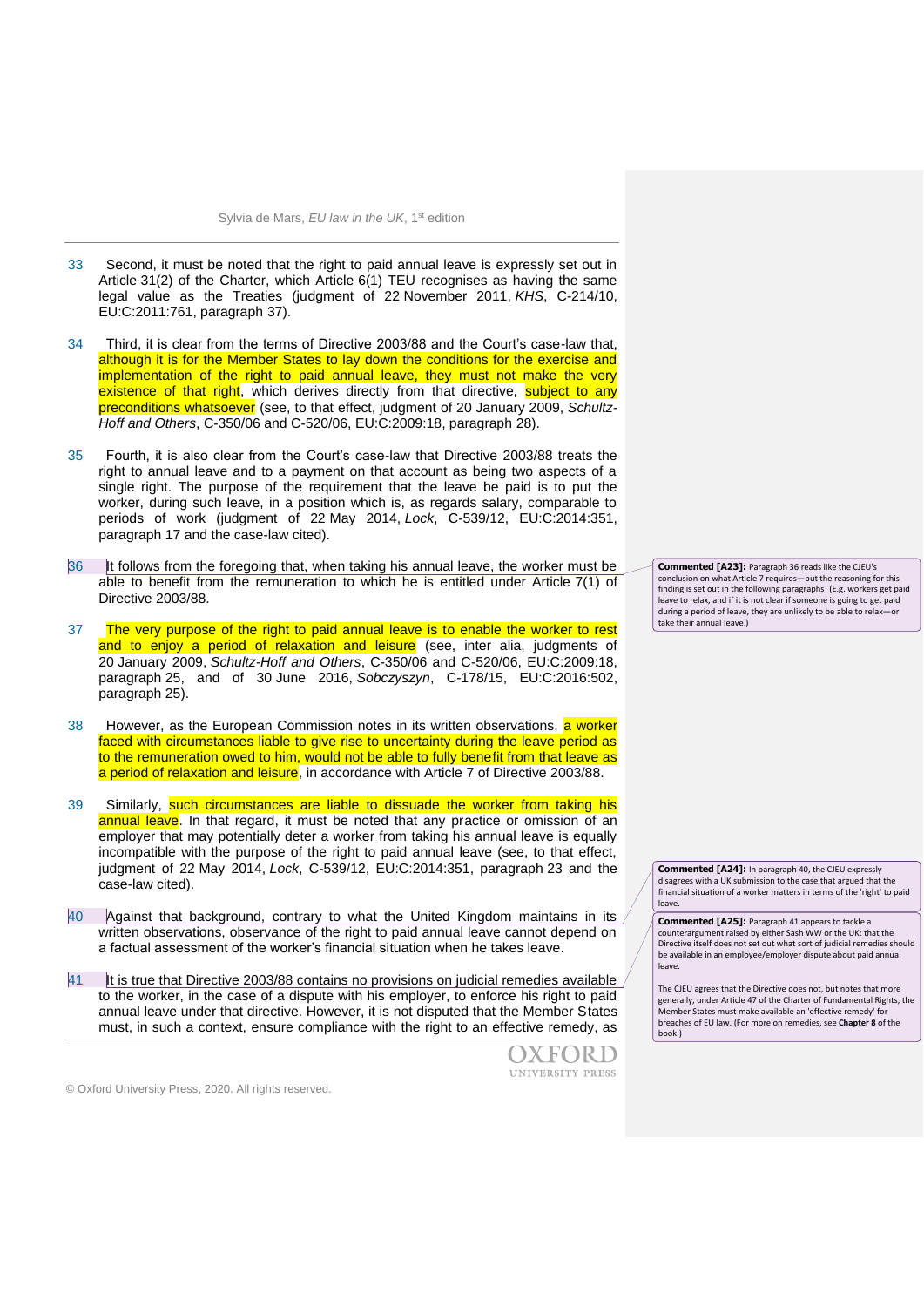enshrined in Article 47 of the Charter (see, by analogy, judgment of 15 September 2016, *Star Storage and Others*, C-439/14 and C-488/14, EU:C:2016:688, paragraph 46).

- 42 In the present case, it is clear from the order for reference that the right to paid annual leave laid down in Article 7 of Directive 2003/88 is implemented, in the United Kingdom, by two separate regulations of the 1998 Regulations, namely, regulation 13, which recognises the right to a period of annual leave, and regulation 16, which establishes the right to the payment of that leave. Following the same logic, regulation 30(1) of those regulations recognises workers' right to two separate judicial remedies, the worker being able to bring an action before a court either to contest the refusal by his employer to recognise his right to a period of annual leave under regulation 13, or to argue that his employer has not paid him for all or part of that leave pursuant to regulation 16.
- 43 As regards the case in the main proceedings, it is clear from the order for reference that the Employment Appeal Tribunal's interpretation of those provisions was, in essence, that a worker (i) could claim breach of the right to annual leave provided for in regulation 13 of the 1998 Regulations only to the extent that his employer did not permit him to take any period of leave, whether paid or not; and, (ii) on the basis of regulation 16 of those regulations, could claim payment only for leave actually taken.
- 44 However, in a situation in which the employer grants only unpaid leave to the worker, such an interpretation of the relevant national remedies would result in the worker not being able to rely, before the courts, on the right to take paid leave per se. To do so he would be forced to take leave without pay in the first place and then to bring an action to claim payment for it.
- 45 Such a result is incompatible with Article 7 of Directive 2003/88 for the reasons set out in paragraphs 36 to 40 of the present judgment.
- 46 A fortiori, in the case of a worker in a situation such as that of Mr King, if the national remedies are interpreted as indicated in paragraph 43 of the present judgment, it is impossible for that worker to invoke, after termination of the employment relationship, a breach of Article 7 of Directive 2003/88 in respect of paid leave due but not taken, in order to receive the allowance referred to in paragraph 2 of that article. A worker such as Mr King would thus be deprived of an effective remedy.
- 47 In the light of all the foregoing considerations, the answer to the first question is that Article 7 of Directive 2003/88 and the right to an effective remedy set out in Article 47 of the Charter must be interpreted as meaning that, in the case of a dispute between a worker and his employer as to whether the worker is entitled to paid annual leave in accordance with the first of those articles, they preclude the worker having to take his leave first before establishing whether he has the right to be paid in respect of that leave.

*The second to fifth questions*

**Commented [A26]:** The CJEU, in paragraphs 42 and 43, considers what has happened so far in the UK cases that have led to the preliminary reference. In short, they see the UK Regulations implementing the Directive as setting up two separate routes to judicial remedy: one to protest the lack of recognition of a period of leave, and one to protest the lack of pay for that period of leave.

The Employment Appeal Tribunal, on the other hand, read the UK Regulations as meaning that a claim for paid leave could only be made in respect of a period of leave that was actually taken.

The CJEU notes in paragraph 44 that in a situation where the employer only gives a worker unpaid leave, as had happened to Mr King, this means that employees like Mr King cannot actually bring a claim for a right to 'paid leave'—and concludes in paragraph 45 that this is incompatible with Article 7 of the Directive as it discourages workers from taking leave at all, and precludes them from relaxing on their leave.

**Commented [A27]:** Paragraphs 46 and 47 then summarize what the CJEU has determined so far: that the Tribunal's interpretation of the Regulations (which implement the Directive) would result in Mr King not having an effective remedy for a breach of the Directive, and that this interpretation of the Regulations/Directive is therefore contrary to EU law.

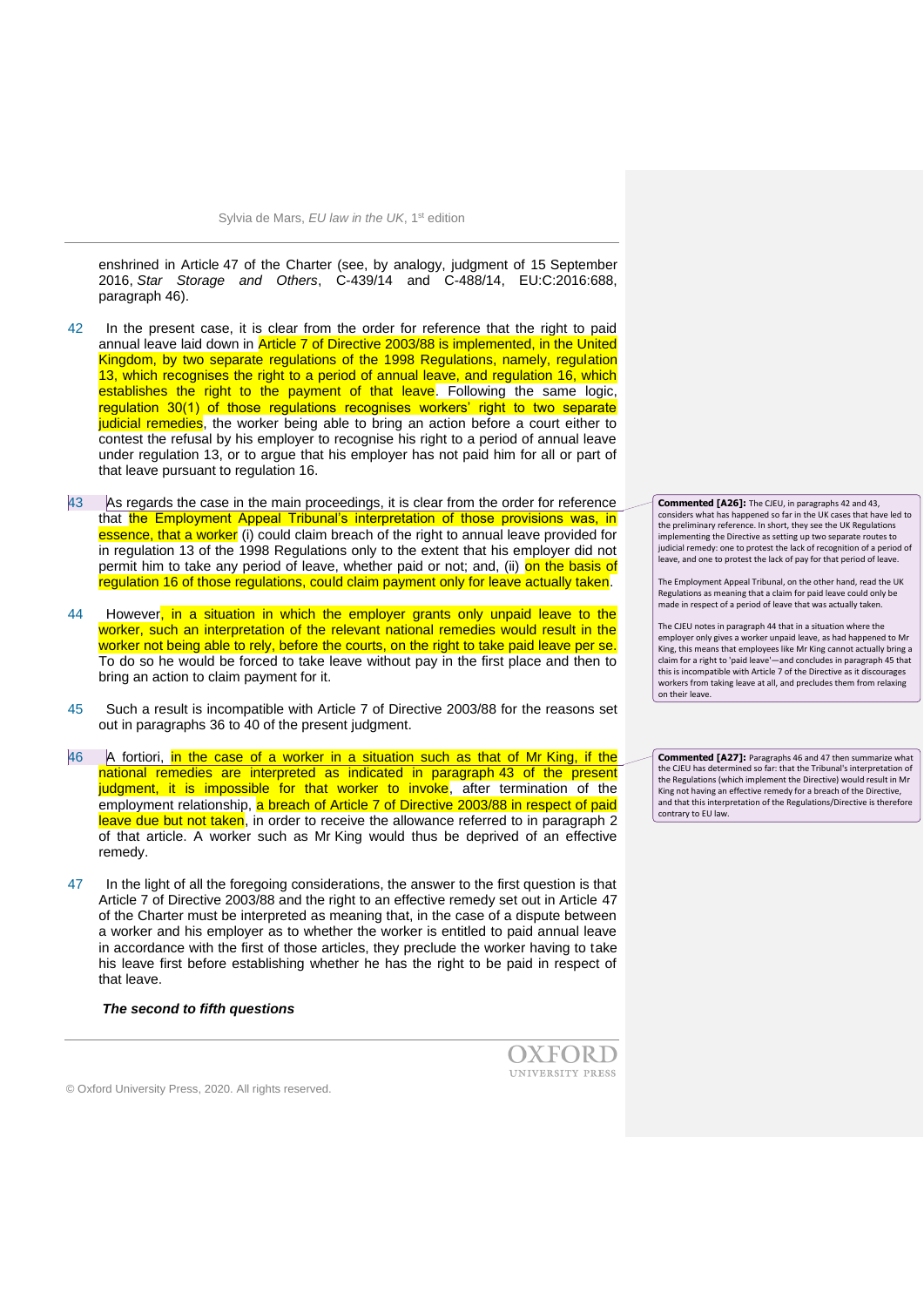- 48 By its second to fifth questions, which it is appropriate to examine together, the referring court asks, in essence, whether Article 7 of Directive 2003/88 must be interpreted as precluding national provisions or practices that prevent a worker from carrying over and, where appropriate, **accumulating**, until termination of his employment relationship, paid annual leave rights not exercised in respect of several consecutive reference periods because his employer refused to remunerate that leave.
- 49 In that regard, in order to respond to those questions, it must be noted that the Court has previously been called upon, inter alia, in its judgment of 20 January 2009, *Schultz-Hoff and Others* (C-350/06 and C-520/06, EU:C:2009:18), to rule on questions concerning a worker's right to paid annual leave which he was unable to exercise until termination of his employment relationship due to reasons beyond his control, specifically because of illness.
- 50 In the present case, it was indeed for reasons beyond his control that Mr King did not exercise his right to paid annual leave before his retirement. The Court points out, in this respect, that even if Mr King could, at some point during his contractual relationship with his employer, have accepted a different contract providing for the right to paid annual leave, that is irrelevant in answering the present questions referred for a preliminary ruling. The Court must take into consideration, in that regard, the employment relationship as it existed and persisted, for whatever reason, until Mr King retired, without him having been able to exercise his right to paid annual leave.
- 51 Thus, it must be noted, in the first place, that Directive 2003/88 does not allow Member States either to exclude the existence of the right to paid annual leave or to provide for the right to paid annual leave of a worker, who was prevented from exercising that right, to be lost at the end of the reference period and/or of a carryover period fixed by national law (judgment of 20 January 2009, *Schultz-Hoff and Others*, C-350/06 and C-520/06, EU:C:2009:18, paragraphs 47 and 48 and the caselaw cited).
- 52 Moreover, it is clear from the Court's case-law that a worker who has not been able, for reasons beyond his control, to exercise his right to paid annual leave before termination of the employment relationship is entitled to an allowance in lieu under Article 7(2) of Directive 2003/88. The amount of that payment must be calculated so that the worker is put in a position comparable to that he would have been in had he exercised that right during his employment relationship (judgment of 20 January 2009, *Schultz-Hoff and Others*, C-350/06 and C-520/06, EU:C:2009:18, paragraph 61).
- $53$  It is to be noted, in the second place, that in cases that have given rise to the Court's case-law on Article 7 of Directive 2003/88, the workers concerned had been prevented from exercising their right to paid annual as a result of their absence from work due to sickness.
- In that particular context, the Court held that although a worker who is unfit for work for several consecutive holiday years would be entitled to accumulate, without any

OXFORD UNIVERSITY PRESS **Commented [A28]:** Now, the CJEU bundles all the remaining questions asked by the CA together. They were all, after all, about whether there was a time limit to how long a worker like Mr King could 'carry over' paid leave that he did not take up. Again, in paragraph 48, the CJEU reformulates the question in a way that it finds easier to answer.

**Commented [A29]:** Paragraph 49 raises a case that the CJEU has considered that also looked at the carrying over of paid leave that could not be exercised, and considers if that case can be applied to Mr King's situation by analogy in paragraph 50.

**Commented [A30]:** In paragraph 51, the CJEU notes that the Directive in general 'does not allow' the setting of time limits for a 'carry-over' period. It likely means by this that in the absence of an express permission for such time limits, they are prohibited under the Directive.

**Commented [A31]:** Paragraphs 53 through to 55, however, put a caveat to this general point: where workers are not able to take periods of paid leave for several years because of illness, endless accumulation of 'paid annual leave' would no longer 'reflect the actual purpose of the right to paid annual leave'.

Therefore, in balancing out employee and employer rights, the CJEU has found that national legislation that limits a 'carry-over' period of paid leave to 15 months before it is lost in the specific case of workers who are unfit to work because of illness, is compatible with the Directive.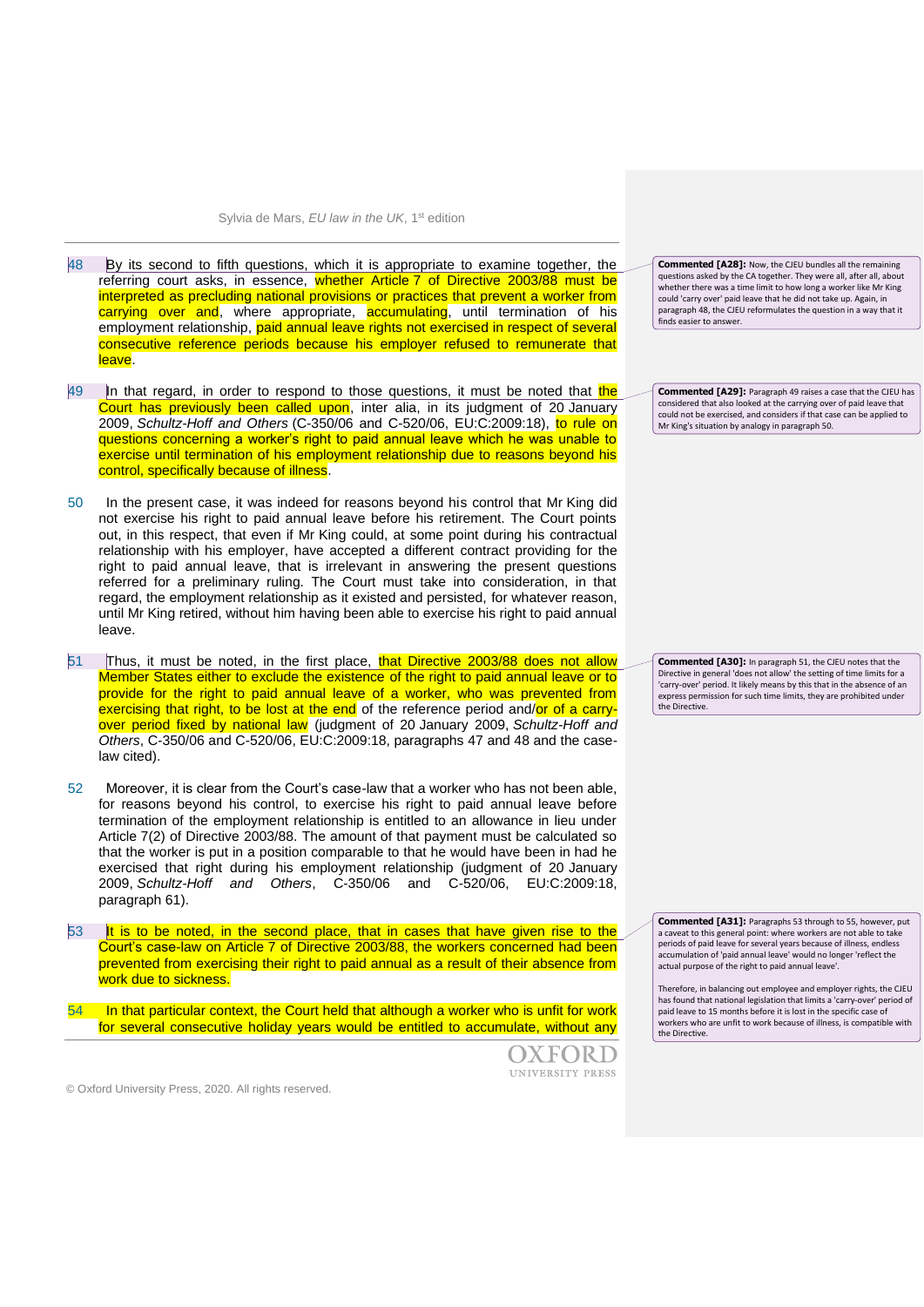limit, all the entitlements to paid annual leave that are acquired during his absence from work, such unlimited accumulation of entitlements would no longer reflect the actual purpose of the right to paid annual leave (see, to that effect, judgment of 22 November 2011, *KHS*, C-214/10, EU:C:2011:761, paragraphs 29 and 30).

- 55 Thus, in the specific circumstances in which a worker is unfit for work for several consecutive holiday years, the Court has held that, having regard not only to the protection of workers as pursued by Directive 2003/88, but also the protection of employers faced with the risk that a worker will accumulate periods of absence of too great a length and the difficulties in the organisation of work which such periods might entail, Article 7 of that directive must be interpreted as not precluding national provisions or practices limiting, by a carry-over period of 15 months at the end of which the right to paid annual leave is lost, the accumulation of entitlements to such leave by a worker who has been unfit for work for several consecutive holiday years (see, to that effect, judgment of 22 November 2011, *KHS*, C-214/10, EU:C:2011:761, paragraphs 38, 39 and 44).
- 56 It follows from this that it is necessary to consider, in the third place, whether circumstances such as those at issue in the main proceedings are 'specific' for the purposes of the case-law cited in the previous paragraph, such that, as is the case with an extended absence of the worker due to sick leave, they justify an exception to the principle established in Article 7 of Directive 2003/88 and Article 31(2) of the Charter, according to which the right to paid annual leave acquired cannot be lost at the end of the leave year and/or of a carry-over period fixed by national law, when the worker has been unable to take his leave.
- 57 To that end, the following points should be noted.
- 58 First, according to the Court's settled case-law, the right to paid annual leave cannot be interpreted restrictively (see judgment of 22 April 2010 *Zentralbetriebsrat der Landeskrankenhäuser Tirols*, C-486/08, EU:C:2010:215, paragraph 29). Thus, any derogation from the European Union system for the organisation of working time put in place by Directive 2003/88 must be interpreted in such a way that its scope is limited to what is strictly necessary in order to safeguard the interests which that derogation protects (see, to that effect, judgment of 14 October 2010, *Union syndicale Solidaires Isère*, C-428/09, EU:C:2010:612, paragraph 40 and the caselaw cited).
- 59 In circumstances such as those at issue in the main proceedings, protection of the employer's interests does not seem strictly necessary and, accordingly, does not seem to justify derogation from a worker's entitlement to paid annual leave.
- 60 It must be noted that the assessment of the right of a worker, such as Mr King, to paid annual leave is not connected to a situation in which his employer was faced with periods of his absence which, as with long-term sickness absence, would have led to difficulties in the organisation of work. On the contrary, the employer was able to benefit, until Mr King retired, from the fact that he did not interrupt his professional activity in its service in order to take paid annual leave.



© Oxford University Press, 2020. All rights reserved.

**Commented [A32]:** Paragraph 56 notes that it therefore has to be considered if, like in the case where employees suffer from longterm absences because of illness, the situation Mr King found himself in warrants an 'exception' to the fact that the Directive and the Charter do not allow for the loss of paid leave acquired at the end of a 'fixed' carry-over period.

**Commented [A33]:** The CJEU first notes in paragraph 58 that any exceptions or limits to the right to paid leave must be, effectively, necessary in order to protect the interests of the employers.

Paragraph 59 concludes that Mr King's circumstances do not result in a situation where Sash WW's interests have to be protected.

Paragraph 60 distinguishes Mr King's situation from that long-term sickness. Long-term sickness has negative effects for the employer; whereas the fact that Mr King simply did not take leave because it was not paid actually resulted in a net benefit for Sash WW.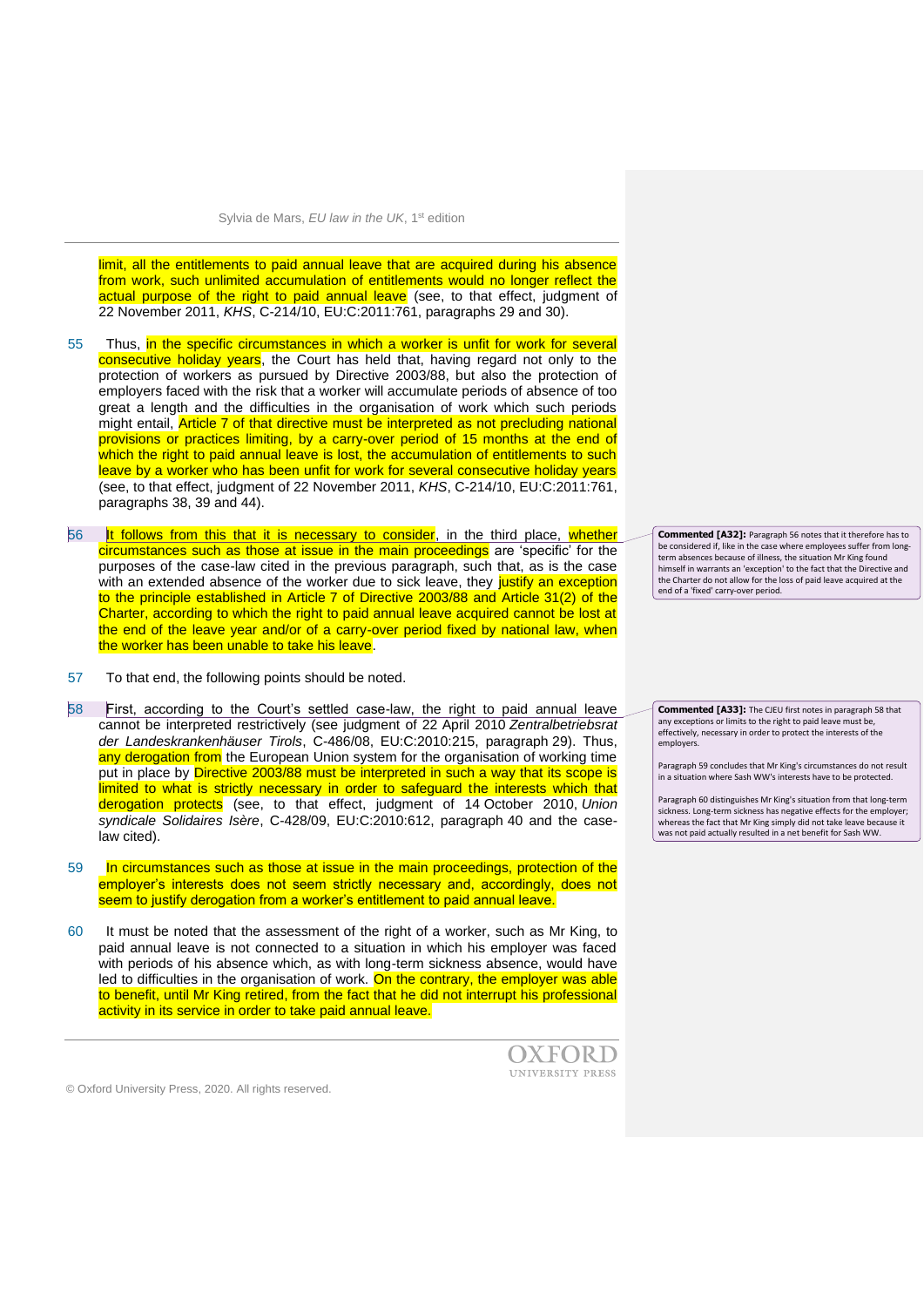Sylvia de Mars, *EU law in the UK*, 1st edition

- 61 Second, even if it were proved, the fact that Sash WW considered, wrongly, that Mr King was not entitled to paid annual leave is irrelevant. Indeed, it is for the employer to seek all information regarding his obligations in that regard.
- 62 Against that background, as is clear from paragraph 34 of the present judgment, the very existence of the right to paid annual leave cannot be subject to any preconditions whatsoever, that right being conferred directly on the worker by Directive 2003/88. Thus, as regards the case in the main proceedings, it is irrelevant whether or not, over the years, Mr King made requests for paid annual leave (see, to that effect, judgment of 12 June 2014, *Bollacke*, C-118/13, EU:C:2014:1755, paragraphs 27 and 28).
- 63 It follows from the above that, unlike in a situation of accumulation of entitlement to paid annual leave by a worker who was unfit for work due to sickness, an employer that does not allow a worker to exercise his right to paid annual leave must bear the consequences.
- 64 Third, in such circumstances, in the absence of any national statutory or collective provision establishing a limit to the carry-over of leave in accordance with the requirements of EU law (see, to that effect, judgments of 22 November 2011, *KHS*, C-214/10, EU:C:2011:761 and of 3 May 2012, *Neidel*, C-337/10, EU:C:2012:263), the European Union system for the organisation of working time put in place by Directive 2003/88 may not be interpreted restrictively. Indeed, if it were to be accepted, in that context, that the worker's acquired entitlement to paid annual leave could be extinguished, that would amount to validating conduct by which an employer was unjustly enriched to the detriment of the very purpose of that directive, which is that there should be due regard for workers' health.
- 65 It follows from all the foregoing considerations that the answer to the second to fifth questions is that Article 7 of Directive 2003/88 must be interpreted as precluding national provisions or practices that prevent a worker from carrying over and, where appropriate, accumulating, until termination of his employment relationship, paid annual leave rights not exercised in respect of several consecutive reference periods because his employer refused to remunerate that leave.

#### **Costs**

66 Since these proceedings are, for the parties to the main proceedings, a step in the action pending before the national court, the decision on costs is a matter for that court. Costs incurred in submitting observations to the Court, other than the costs of those parties, are not recoverable.

On those grounds, the Court (Fifth Chamber) hereby rules:

**1. Article 7 of Directive 2003/88/EC of the European Parliament and of the Council of 4 November 2003 concerning certain aspects of the organisation of working time, and the right to an effective remedy set out** 



**Commented [A34]:** Paragraphs 61 and 62 make clear that it is not Mr King's responsibility to ask for paid leave, but rather Sash WW's obligation to give it.

**Commented [A35]:** As such, paragraph 63 finds that the consequences of Sash WW not granting Mr King his paid leave must be borne by Sash WW.

**Commented [A36]:** Paragraph 64 then addresses questions 4 and 5 sent by the CA: in the absence of EU-compliant national law that sets a time limit to carrying over paid leave, such time limits cannot be introduced at this point as the Directive's right to paid annual leave needs to be interpreted generously.

Therefore, in paragraph 65, the CJEU concludes that Article 7 of the Directive prohibits national laws or practices that put time limits on the carrying over of paid leave rights not taken because the employer failed to actually pay for any leave taken.

**Commented [A37]:** These last paragraphs in bold, at the very bottom of the judgment, are the two 'findings' that the CJEU came to in paragraphs 47 and 65. The term 'ratio decidendi' is not used in EU law, but these final bolded paragraphs are the *core* of the CJEU's ruling in the same way that a ratio is.

Looking back at **Chapter 7** once you have read the entire judgment in *King v Sash WW*, you can now answer two final questions about the preliminary reference procedure:

a) What will the CA do with this information? (What can it do?)

b) Do you think that the CJEU interpreted EU law here, or in practice decided this case? (Is there a difference? If so, what is it?)